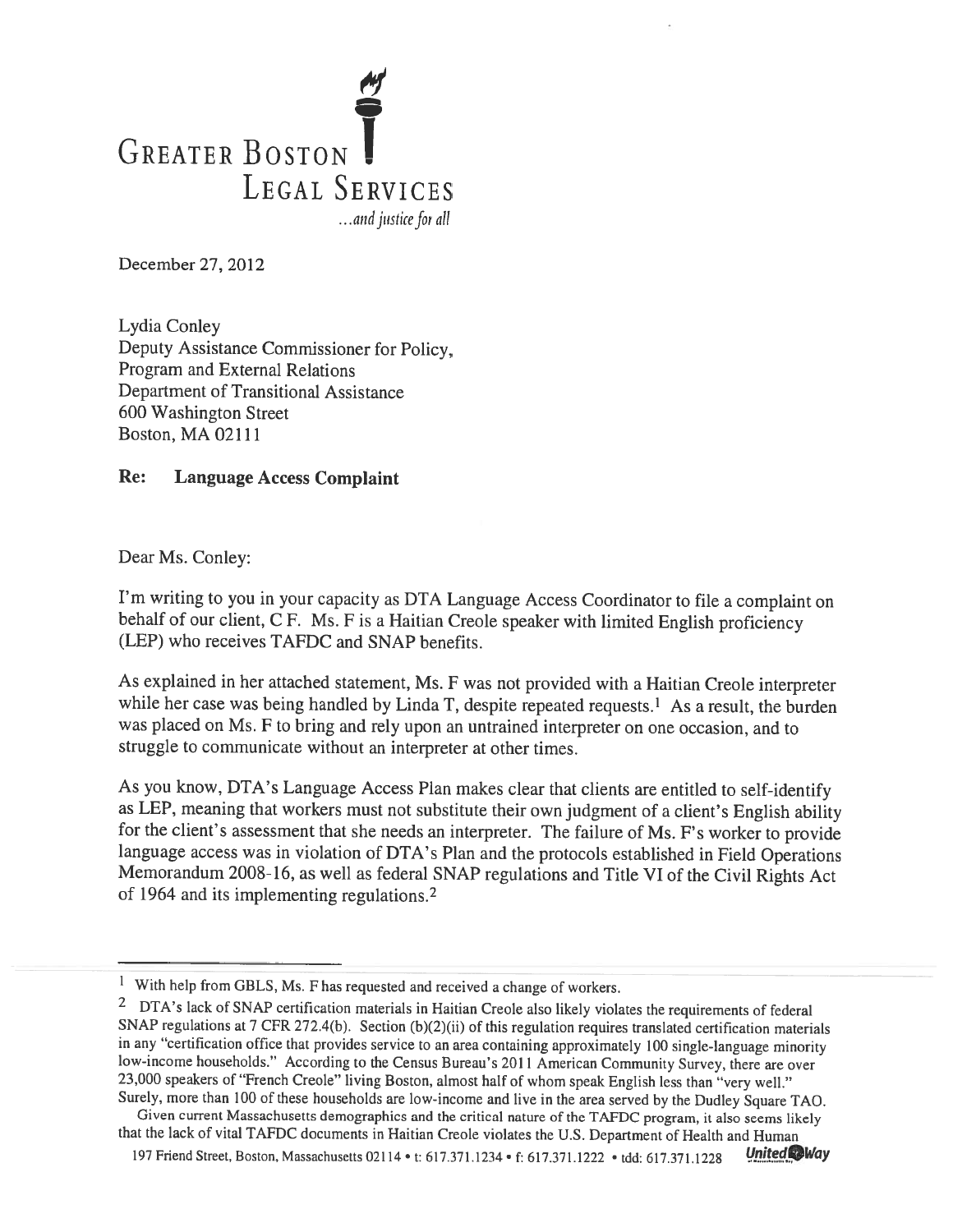December 27, 2012 Page 2

I ask that DTA take steps to ensure that Ms. F and all LEP clients are provided with appropriate language access services at the Dudley Square TAO whenever requested or needed. I also ask DTA to issue guidance to the field

Please contact me at (617) 603-1621 or nmeyer@gbls.org to discuss this matter. Thank you for your attention.

Sincerely,

Naomi Meyer Senior Attorney Welfare Law Unit

Cc: Ronald Marlow, Assistant Secretary for Access and Opportunity Mary Flanigan, Director, Dudley Square TAO Cora Forte, Assistant Director, Dudley Square TAO